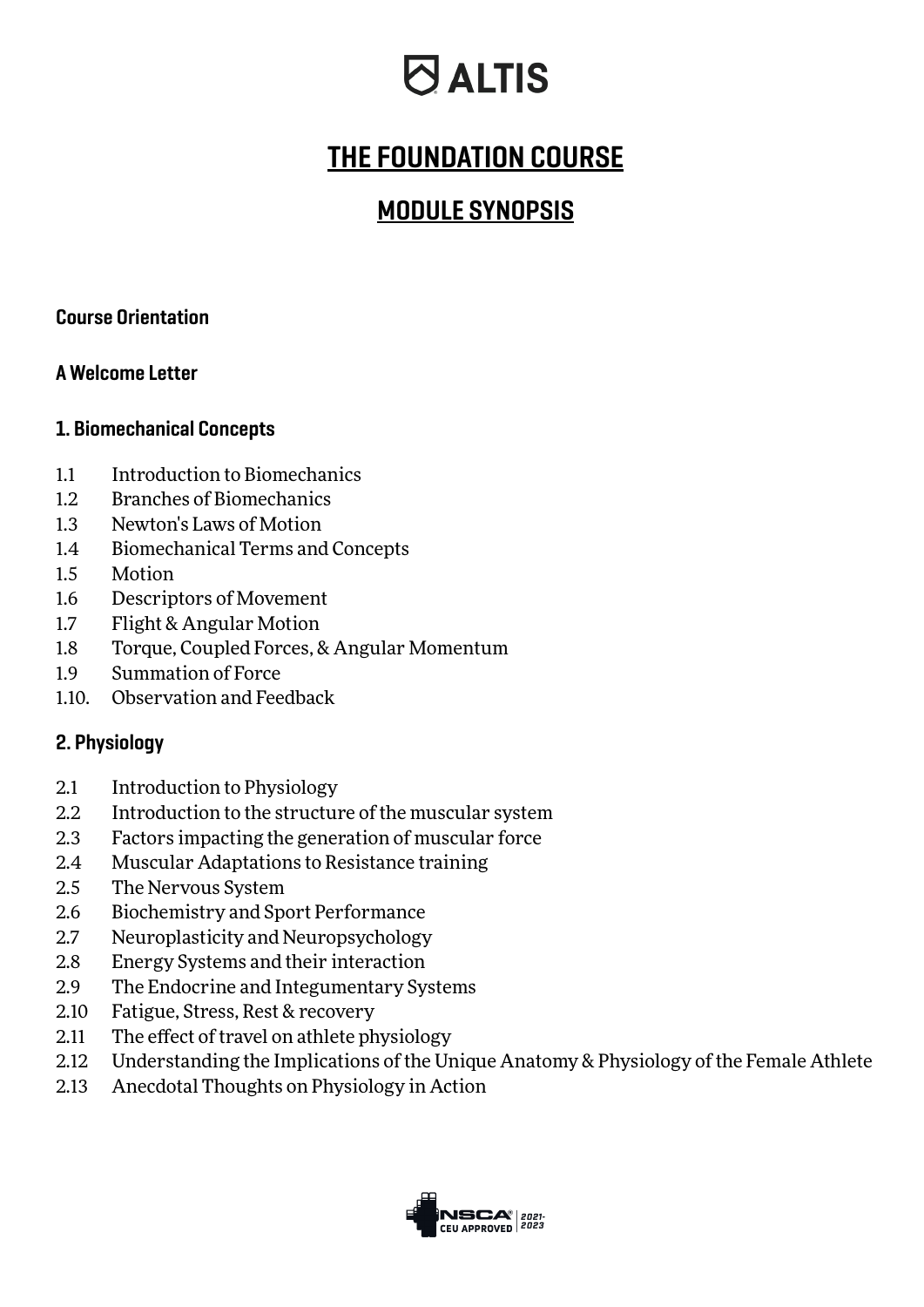# $\bigcirc$  altis

### 3. Functional Anatomy & Kinesiology

- 3.1 Introduction to Anatomy & Kinesiology
- 3.2 Anatomical Terminology
- 3.3 Systems of the Human Body
- 3.4 The Skeletal System
- 3.5 Skeletal Development
- 3.6 Spinal Abnormalities & Skeletal Injury
- 3.7 Joints
- 3.8 Microstructure of the Muscular System Recap
- 3.9 The Muscular System Explored
- 3.10 Muscles of the Human Body Upper Body
- 3.11 Muscles of the Human Body Hip, Pelvis & Lower body
- 3.12 Muscles of the Human Body The 'Core'
- 3.13 The Fascial Matrix and Sling Systems
- 3.14 Muscular Injury

### 4. Training Methodology - Concepts Essential to Good Programming

- 4.1 Methodology Defined
- 4.2 Adaptation
- 4.3 A review of periodization methods
- 4.4 An introduction to loading
- 4.5 Exercise classification
- 4.6 Loading Methods
- 4.7 Specificity
- 4.8 Variation
- 4.9 Individualization

### 5. Planning & Organization

- 5 Planning & Organization
- 5.0 Introduction to Planning
- 5.1 General Plans for Specific Populations
- 5.2 Planning a Club Document
- 5.3 Planning for Specific Event & Player Groups
- 5.4 The Annual Plan
- 5.5 Medium-term Planning for Reaction-Based Programming
- 5.6 Microcycle Planning
- 5.7 Session Planning

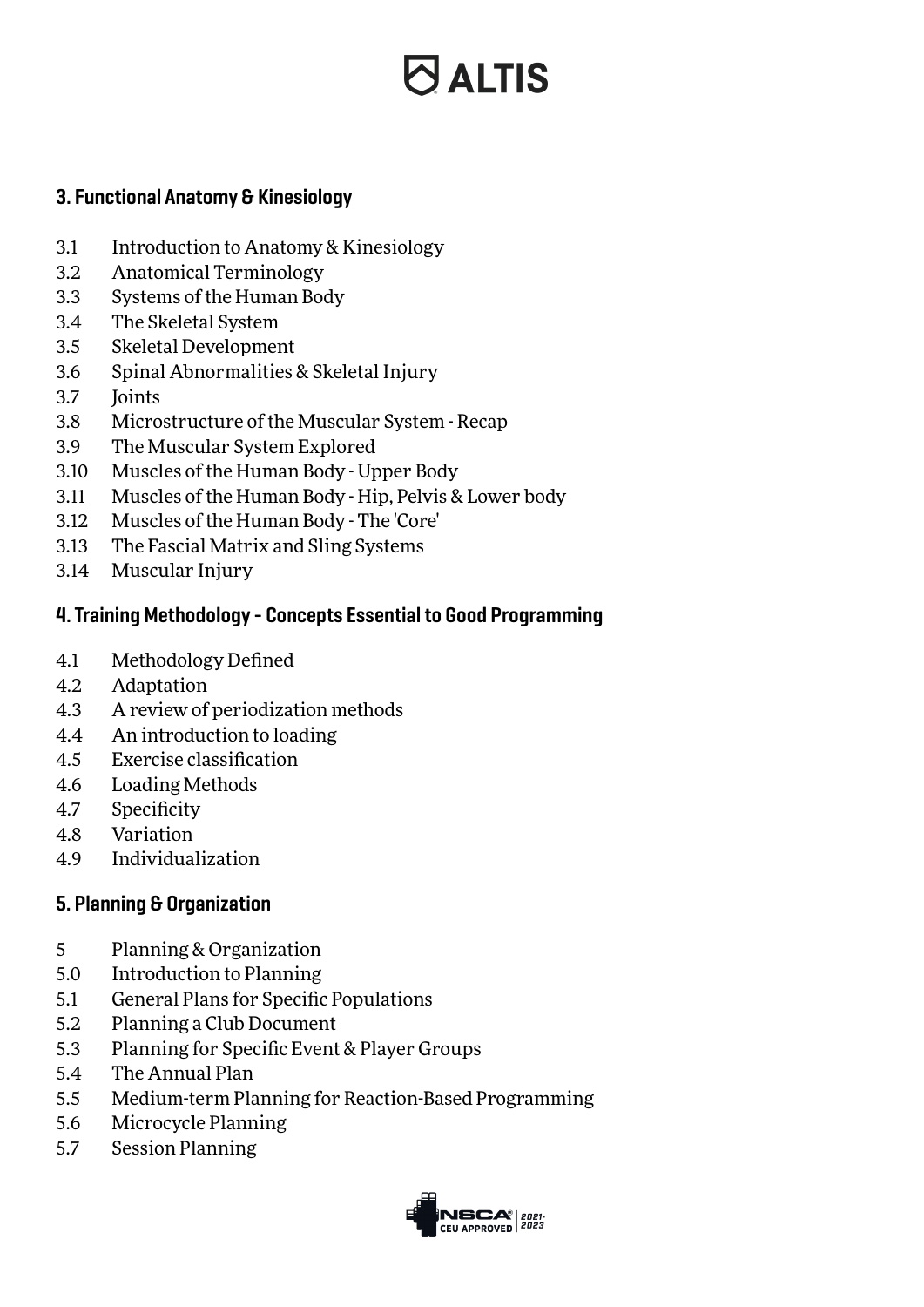# **O ALTIS**

#### 6. Progressions

- 6 Progressions
- 6.1 Introduction
- 6.2 The Need for Progressions
- 6.3 Long Term Progressions into High Performance Sport
- 6.4 Bulletproofing Creating a Healthy Athlete
- 6.5 Long Term Progression of Biomotor Abilities
- 6.6 Long Term Endurance Progressions
- 6.7 Long Term Speed Progressions
- 6.8 Long Term Strength Progressions
- 6.9 Long Term Special Strength Progressions

### 7. Cueing

- 7.1 An Introduction to Cueing
- 7.2 An Overview: Learning, Technique, and Technical Models
- 7.3 Delving Deeper: Motor and Skill Learning
- 7.4 Motor Learning Theories
- 7.5 Practice to Actualization
- 7.6 Understanding the Teaching Process
- 7.7 Feedback
- 7.8 Cue Formats
- 7.9 Practical Cueing Strategies

### 8. Athlete Management

- 8.1 Personality & Behavior
- 8.2 Environment & Group Management
- 8.3 Coach-Athlete Communication & Reporting
- 8.4 Key Performance Indicators, Accountability, Goals
- 8.5 Balance' & Transition
- 8.6 Millennials & Resilience
- 8.7 Managing Relationships
- 8.8 Maximizing Competitive Performance
- 8.9 Coach Health